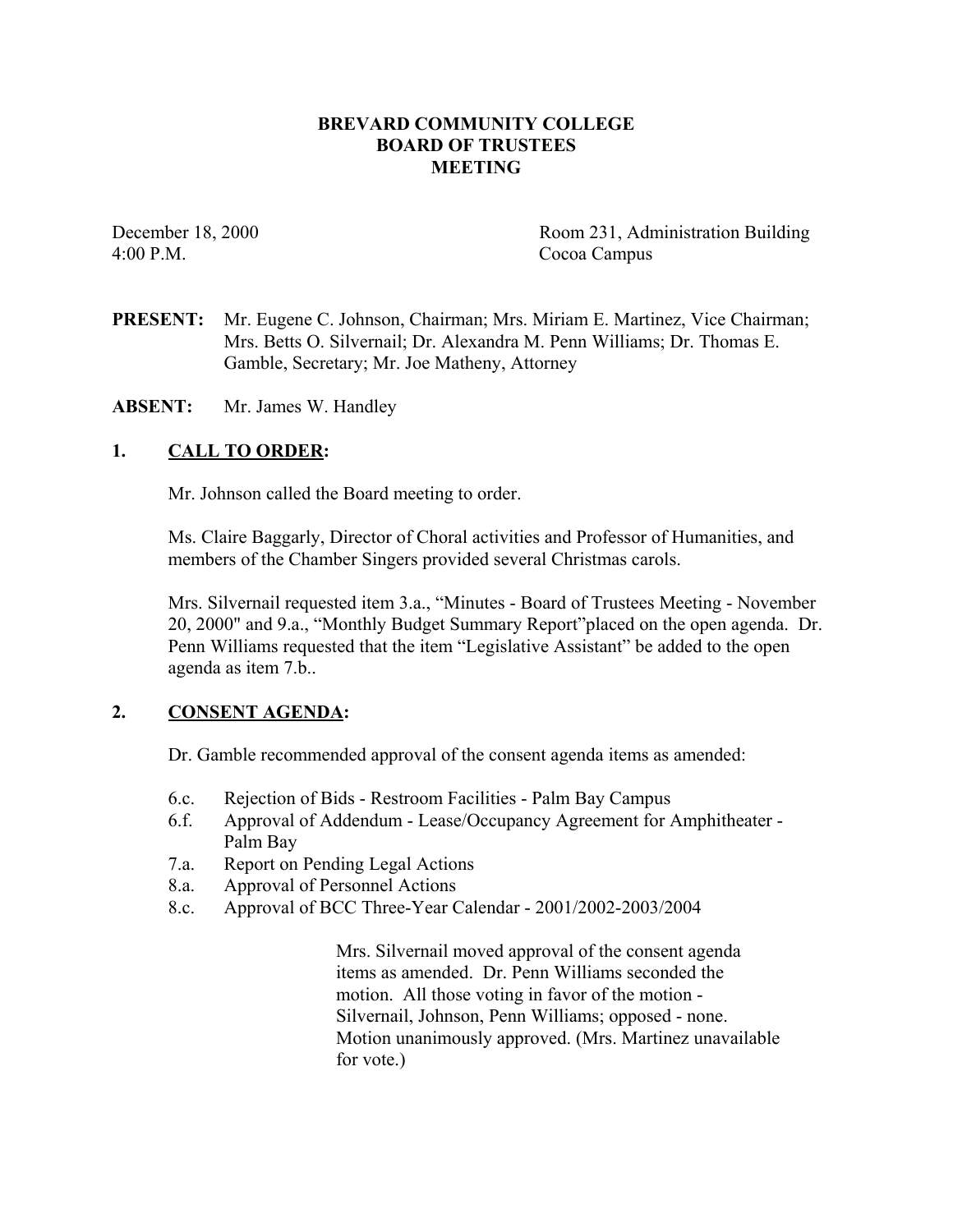**Board of Trustees Meeting December 18, 2000 Page -2-**

### **3. APPROVAL OF THE OFFICIAL MINUTES OF PREVIOUS MEETING:**

#### a. Minutes - Board of Trustees Meeting - November 20, 2000

Mrs. Silvernail pointed out a typographical correction to the minutes.

Mrs. Silvernail moved approval of the minutes with the correction as noted. Dr. Penn Williams seconded the motion. All those voting in favor of the motion - Silvernail, Penn Williams, Johnson; opposed - none. Motion unanimously approved. (Mrs. Martinez unavailable for vote.)

### **4. COMMUNICATIONS:**

#### a. Update on Chain of Lakes and Sports Complex - Dr. Koller/Mr. Jones/Mr. Nelson

Dr. Al Koller, Executive Director of Aerospace Programs, reported on the Chain of Lakes project and sports complex proposed on the Titusville Campus property and to the north and south for an extensive part of the waterfront between Titusville and Mims. He reported over the past ten years approximately ten agencies have been involved in collaborating on the Chain of Lakes project. Dr. Koller introduced Mr. Ron Jones, Director, Brevard County Surface Water Improvement; Mr. Jim Helmer, Assistant Director, Brevard County Public Works, and Mr. Chuck Nelson, Director, Brevard County Parks and Recreation, who presented a conceptual overview of the Chain of Lakes project. Mr. Jones reported the project is a joint effort among many agencies which include Brevard County Parks and Recreation Department, Brevard County Surface Water Improvement Program, Parrish Medical Center, St. Johns River Water Management District, Brevard Community College, Department of Transportation, Florida East Coast Railway, and the City of Titusville. Mr. Jones reviewed a preliminary design for the Chain of Lakes project. He reported the item will be presented to the Board of Trustees at a later date to formalize agreements to move forward with the project. As of this date, approximately \$1 million in federal grant dollars has been committed to the project from the Federal Emergency Management Agency and the 319 H Program through the Environmental Protection Agency. Mr. Jones reported a referendum was passed for the north campus area for the Parks and Recreation Department to go forth and construct projects throughout North Brevard. The negotiation of the acquisition of the adjacent 90-acres under an option contract has taken place.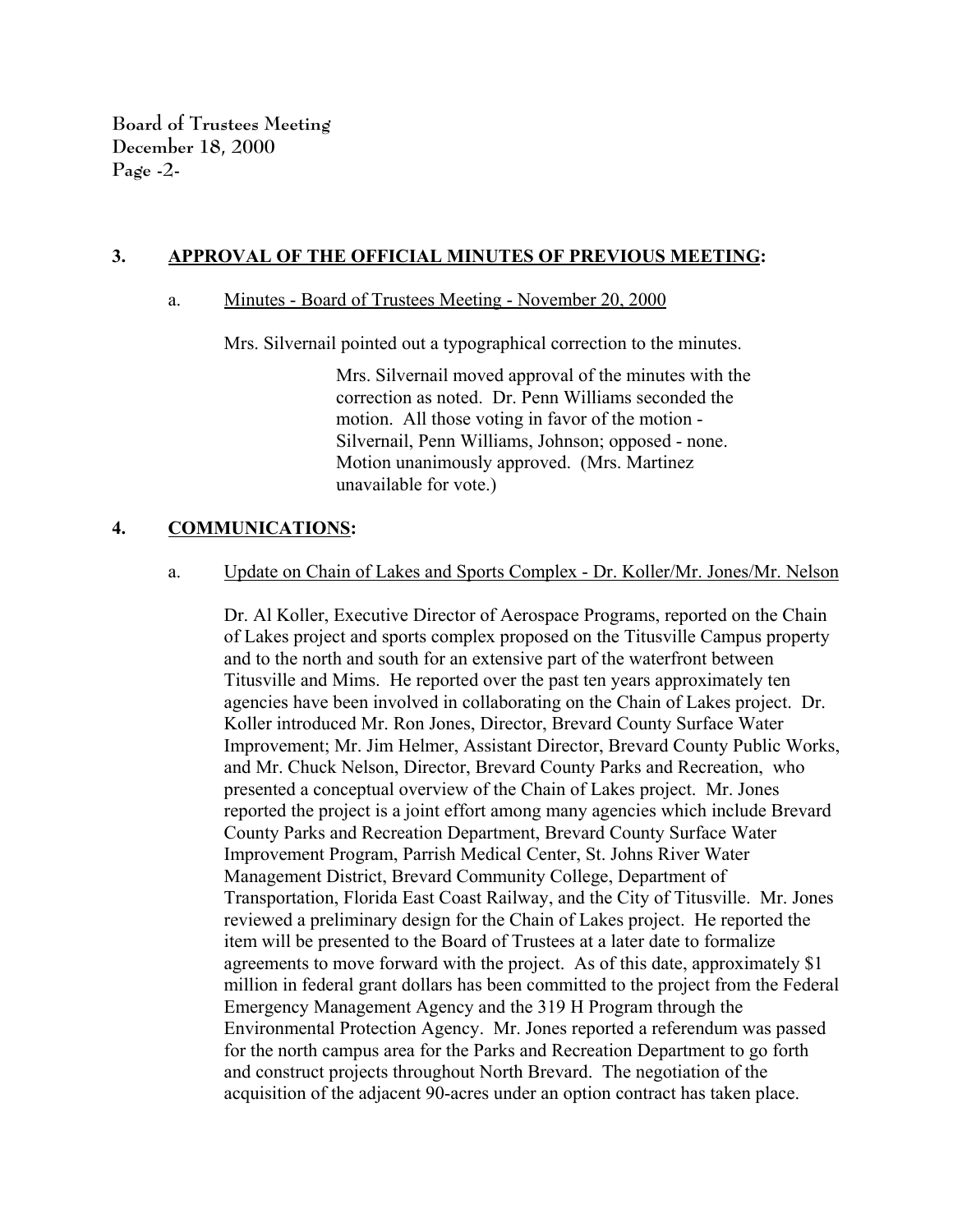**Board of Trustees Meeting December 18, 2000 Page -3-**

> Mr. Jones reported the sports complex will be constructed at this location with approximately \$4.9 million in funds toward improvements and property purchase. Originally the project began as a series of retention/detention ponds to provide for water quality improvement and to allow for flood control improvements; however, the project has evolved into a complete design with an aesthetically pleasing manner which will be an enhancement to the college, Parrish Medical Center and the upcoming sports complex.

> Mr. Chuck Nelson addressed the Board regarding moving the soccer program and locating other sports programs to this property from other locations in Titusville. Eight adult size soccer fields are planned for the property which can be broken down into 15-18 youth fields. The youth and adult soccer programs will be moved to this facility once completed. In addition, softball programs currently being held at Sandpoint Park will be relocated to the site which will assist in the improvement of this waterfront property. Mr. Nelson described the access point to the park area through the use of Kingman Road. Mr. Nelson thanked the Board for their support of the project.

# **5. CITIZEN'S PRESENTATION:**

#### a. Law Enforcement Games Presentation

Mr. Rusty Buchanan, Sports Commission, presented plaques for Dr. Koller, Dr. Fettrow, Ms. Nardo, Dr. Kaliszeski and Dr. Gamble for the support provided by Brevard Community College to the international law enforcement games held in Brevard County. There were approximately 5,000 law enforcement officers in attendance.

#### b. Mike Raphael

Mr. Raphael requested the Board consider rescinding the decision to eliminate the position for the Director of Internal Audit effective July 2, 2001. He discussed the duties of the Director of Internal Audit and the benefit to the college.

> Dr. Penn Williams moved to rescind the motion passed at the Board meeting on November 20, 2000, to eliminate the Director of Internal Audit position. Motion died for lack of a second.

#### **6. CONSTRUCTION AND DEVELOPMENT:**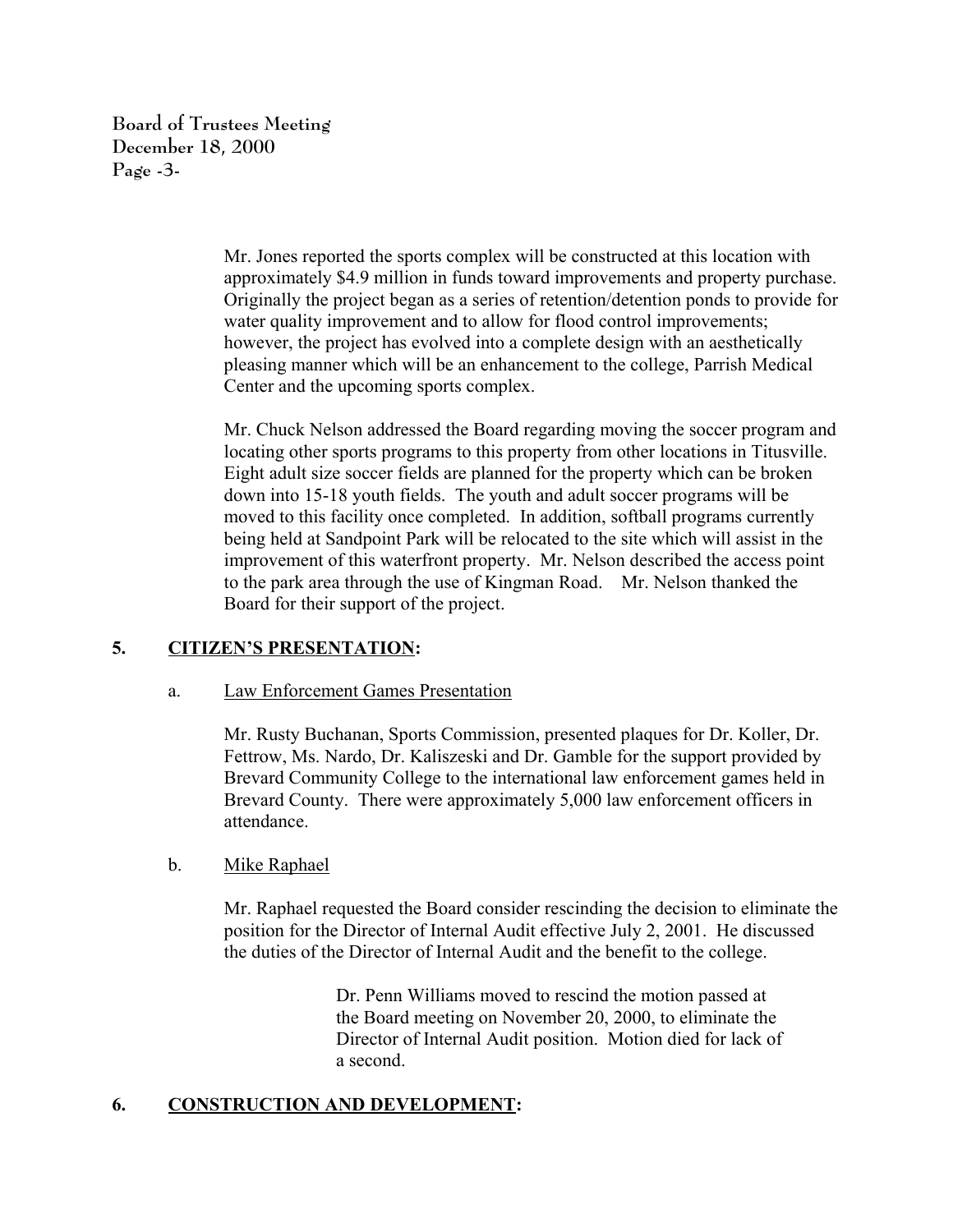**Board of Trustees Meeting December 18, 2000 Page -4-**

### a. Amendment - Construction Manager Contract - Joint Use/Bookstore Facility (Bldg. #3) - Palm Bay Campus - Mr. Little (Addendum)

Mr. Little reported A.D. Morgan Corporation is the construction manager for the Palm Bay Joint Use Classroom/Bookstore building. Amendment #1 in the amount of \$331,950 will allow the company to begin the site work The approval of the amendment will allow construction to begin quickly after the final approval of the guaranteed maximum cost. Dr. Gamble recommended approval of the amendment to the construction manager contract with A.D. Morgan Corporation.

> Mrs. Silvernail moved approval of Amendment #1 to the construction manager contract with A.D. Morgan Corporation in the amount of \$331,950 for the design phase of the project. Mrs. Martinez seconded the motion. All those voting in favor of the motion - Silvernail, Martinez, Penn Williams, Johnson; opposed - none. Motion unanimously approved.

### b. Approval of Aquatic Center Location and Selection of Architect - Dr. Purga/ Mr. Little (Addendum)

Dr. Bert Purga, Palm Bay Campus President, introduced Mr. Gary Nungesser, Palm Bay Chamber of Commerce. Dr. Purga reported a new location is being recommended for the Palm Bay Aquatic Center. It is recommended that the south campus property along Treeland be kept vacant with the intent of keeping the land available for economic development expansion. The recommended pool location is on San Filippo, just south of the St. John's River Water Management District's canal, and south of the Jupiter intersection. Dr. Purga reported this recommendation has been discussed and approved by the Aquatic Center Committee, which includes representatives from the City of Palm Bay, Brevard County Commissioners and Brevard Community College. The college has no other plans for this property and the project will be at no cost to the college. Dr. Purga discussed the rendering of the Palm Bay Campus site presented for the Board's review. Mrs. Silvernail questioned the college's liability associated with the aquatic center. Mr. Little reported the college would have a certain liability with the swimming pool, as with the pool located on the Cocoa Campus; however, the college does have adequate liability insurance. Mr. Nungesser reported the Brevard County Commission maintains liability insurance and will be responsible for the aquatic center's operations. Dr. Gamble recommended approval of the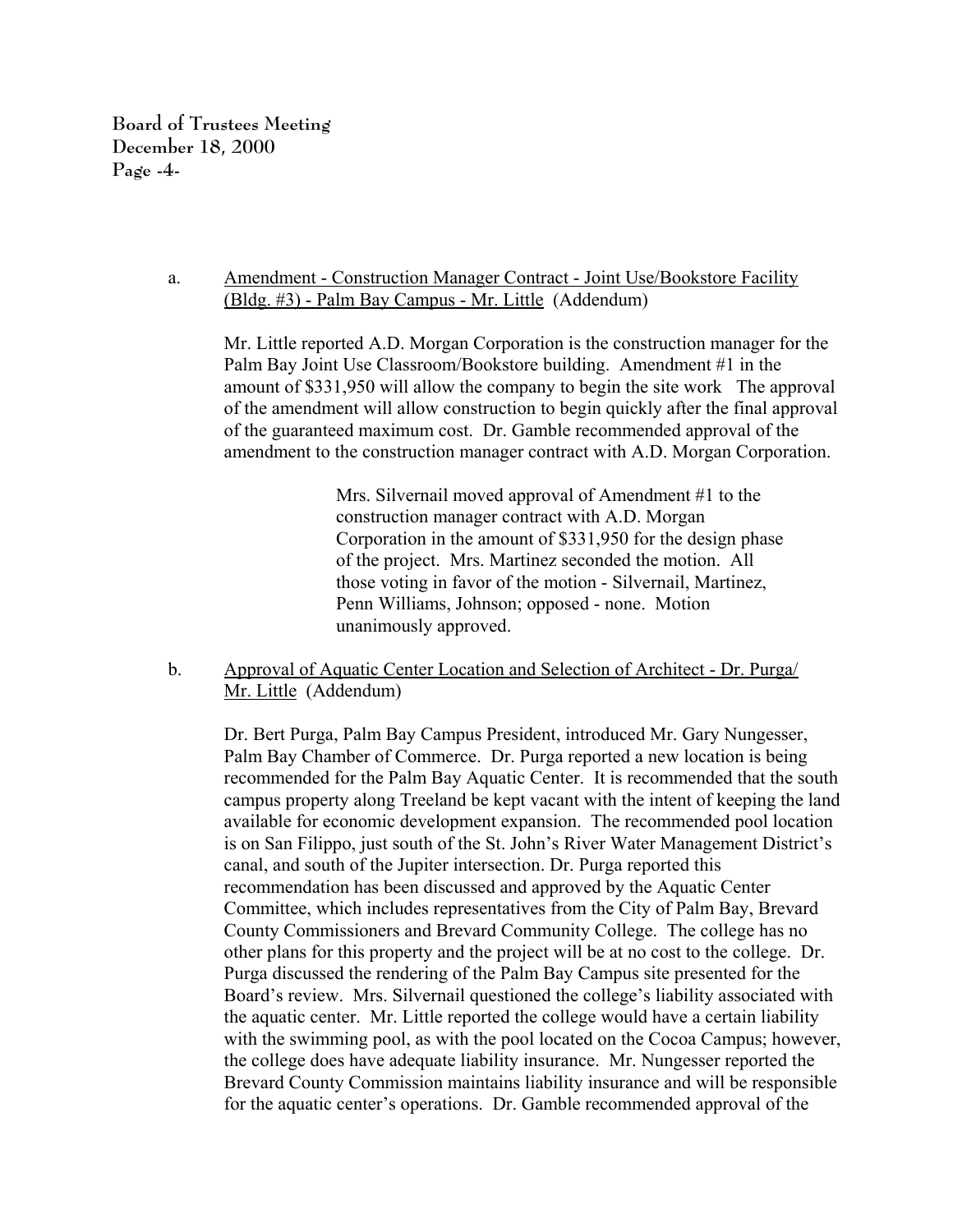**Board of Trustees Meeting December 18, 2000 Page -5-**

relocation of the site for the aquatic center.

Mrs. Martinez moved approval of the recommended site for the aquatic center as presented. Mrs. Silvernail seconded the motion. All those voting in favor of the motion - Martinez, Silvernail, Penn Williams, Johnson; opposed none. Motion unanimously approved.

Mr. Little reported the college advertised for architect services for the aquatic center project which is funded through donations from Brevard County and the City of Palm Bay. Representatives from each of the groups serve on the Architect Selection Committee. In order to save on architect fees, the committee requested responses from architects who had previously completed swimming pool projects with plans that could be reused. The college received one response to this request from Herbert J. Sands. Mr. Sands recently completed two pool projects for the Brevard County School Board, and both pools used a design similar to what the Architect Selection Committee has envisioned. Mr. Little reported the materials supplied by Mr. Sands have been reviewed and his professional references have been checked. Based on this information, Mr. Little recommended Mr. Herbert J. Sands as architect for the Palm Bay Aquatic Center.

> Dr. Penn Williams moved approval of Mr. Herbert J. Sands as architect for the Palm Bay Aquatic Center. Mrs. Silvernail seconded the motion. All those voting in favor of the motion - Penn Williams, Silvernail, Martinez, Johnson; opposed - none. Motion unanimously approved.

c. Rejection of Bids - Restroom Facilities - Palm Bay Campus - Mr. Little (Addendum)

Approved - consent agenda.

d. Agreement with Sprint - Melbourne Campus - Mr. Little (Addendum)

Mr. Little reported Sprint, Inc. needs to build a communications tower in the Melbourne area for their upcoming wireless internet service and have proposed to build the tower adjacent to the college's current communications tower on the Melbourne Campus. They would move the college's equipment to the new tower. The tower would be funded totally by Sprint; however, would belong to the college when completed. Sprint only requests that the college provide free rental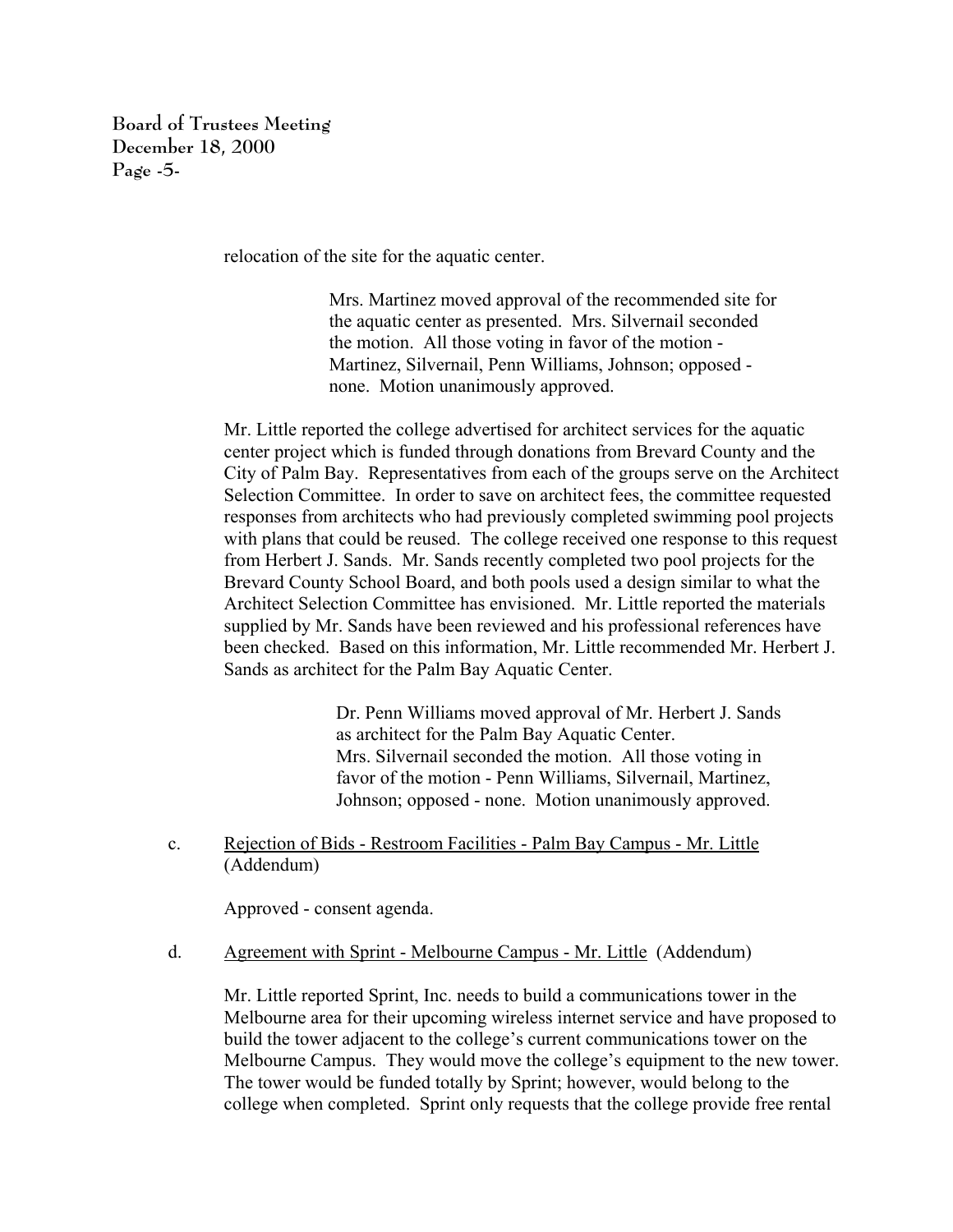**Board of Trustees Meeting December 18, 2000 Page -6-**

> space on that tower for their equipment. Mr. Little reported under the current market rates he anticipated the college could earn approximately \$70,000 annually if the tower is fully occupied. Mr. Matheny has reviewed the contract with Sprint and a number of changes were incorporated into the original contract. Mr. Little reported it would be advantageous for the college to own the tower, as opposed to Sprint owning the tower. The college would be responsible for leasing space on the tower, although, Sprint gave the college a choice. Mr. Little reported the college would receive only a percentage if Sprint owned the tower and leased out space as opposed to the college owning the tower.

> Mr. Little answered questions presented by the Board of Trustees. Concerns were expressed by the Board regarding who at the college would have the responsibility to lease space on the tower. The Board also asked the amount Sprint would pay the college should Sprint own the tower. After further discussion, it was the consensus of the Board to have the agreement with Sprint placed on the Board agenda for the January Board meeting. Mr. Little will provide further information on the financial impact if the responsibility of leasing space on the tower to outside agencies is assumed by the college as compared to what the college could expect to receive from Sprint should Sprint retain ownership.

e. Sale of Property/Road Construction - Parrish Medical Center/Brevard Community College Titusville Campus - Dr. Koller/Mr. Matheny (Addendum)

Mr. Joe Matheny, College attorney, reported Parrish Medical Center's Board has executed the original contract with Brevard Community College relative to the exchange of properties and payment for excess properties at the Titusville Campus. He has reviewed the contract and it appears to be consistent with the negotiations and in the best interest of the college. With the sale of property to Parrish Medical Center, the Titusville Campus will have a new primary access road constructed. Mr. Matheny answered questions presented by the Board. Mrs. Martinez expressed concern with the signage planned and felt permanent signage is needed as opposed to the electronic signs. Mr. Little reported there are two aspects to be considered; one is the electronic sign and what it would look like and the second aspect is entrance signage. Mr. Little discussed the plan for signage for each campus. Dr. Gamble reported the proposed sign would serve as an informational resource, which is desperately needed by the college. At this time, it is planned to have a major sign with two or three lines of electronics that will not overpower the sign itself. Dr. Gamble reported the signs would be presented to the Board for approval. Mr. Harry Jones, Parrish Medical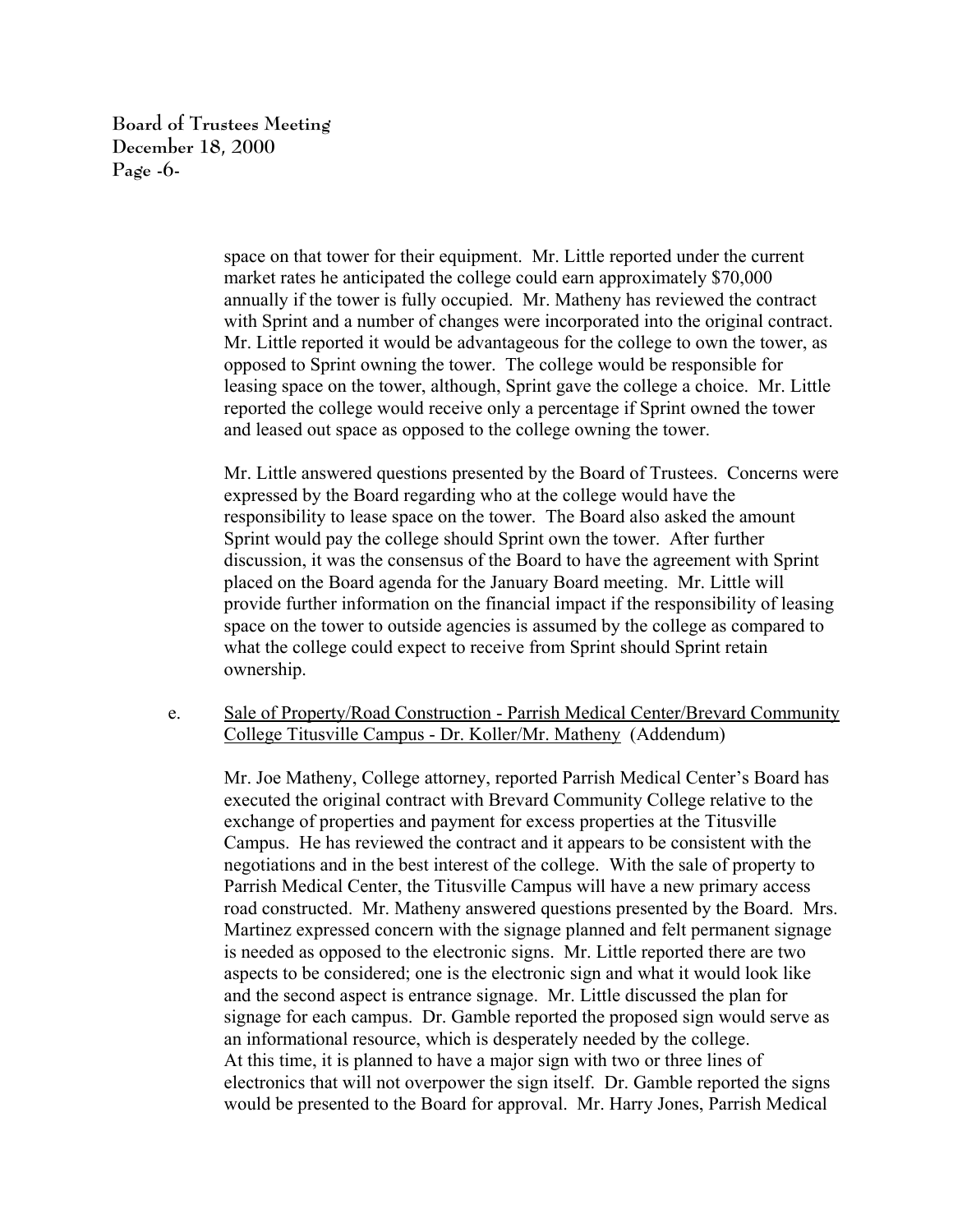**Board of Trustees Meeting December 18, 2000 Page -7-**

> Center attorney, and Mr. Christopher Male, Parrish Medical Center, were available to answer questions. Dr. Gamble recommended approval of the contract between Parrish Medical Center and Brevard Community College.

> > Mrs. Martinez moved approval to accept the proposal for the exchange of properties and payment for excess properties and to sign the contract between Parrish Medical Center and Brevard Community College. Dr. Penn Williams seconded the motion. All those voting in favor of the motion - Martinez, Penn Williams, Silvernail, Johnson; opposed - none. Motion unanimously approved.

f. Approval of Addendum - Lease/Occupancy Agreement for Amphitheater - Palm Bay - Mr. Matheny (Addendum)

Approved - consent agenda.

g. Update - Welcome Center Construction - Mr. Little

Mr. Little reported the anticipated completion dates for the Melbourne Campus Welcome Center is April and the Cocoa Campus Welcome Center is June 2001. The demolition of the Cocoa Campus Student Center has been completed and the framing has been installed on the second floor. The demolition for the Melbourne Campus is also complete. Mr. Little reported contingency funding approved by the Board will be used to change out duct work which is very old and in need of replacement and it is more cost effective to do this type work during the building remodeling. It is not known if the duct work will utilize the entire contingency fund. If the work does deplete the contingency funds, Mr. Little will come back to the Board with an amendment to increase the project. Mr. Little reported construction is proceeding as planned.

# **7. OLD BUSINESS:**

a. Report on Pending Legal Actions (Addendum)

Approved - consent agenda.

b. Legislative Liaison

Mr. Johnson reported he had received positive input regarding the benefits of the college having a legislative liaison. Dr. Penn Williams reported she has been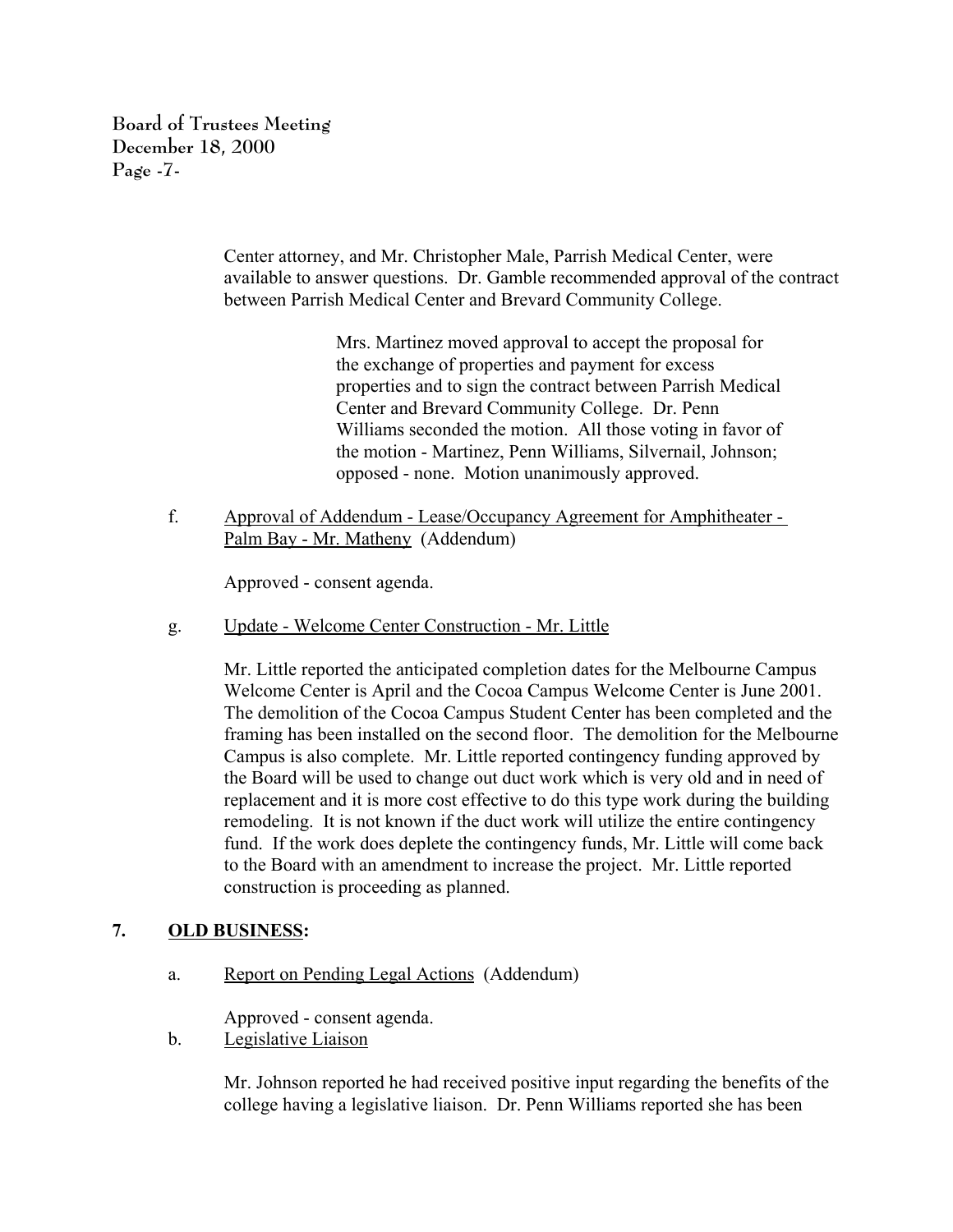**Board of Trustees Meeting December 18, 2000 Page -8-**

> collecting additional information on this subject and felt it would free up the District President; provide the college the opportunity to contribute to the community college system and provide a point of contact for the state association, as well as to allow the college to remain nonpartisan. Mrs. Martinez discussed the benefits of a legislative liaison as expressed by a Brevard legislative delegation aid.

> > Dr. Penn Williams moved approval that the Board allow the District President to perform a search for a legislative liaison and to create a position for a legislative liaison. Mrs. Martinez seconded the motion.

Mrs. Silvernail stated that she was not convinced that the Board should go forward with this position at this time. She would like to see the final organization of the community college system and how that will work out. Mrs. Silvernail questioned if the legislative liaison position was the priority position needed by the college at this time. Further discussion ensued on the legislative liaison position. Dr. Gamble asked the Board if they would like to delay this decision until he received all of the input from the institutions who currently have legislative liaison positions.

> Mrs. Silvernail moved approval to table the original motion until additional research is performed. Mrs. Martinez seconded the motion. All those voting in favor of the motion - Silvernail, Martinez, Johnson; opposed - Penn Williams. Motion approved 3-1.

# **8. NEW BUSINESS:**

a. Approval of Personnel Actions - Ms. Oglesby (Addendum)

Approved - consent agenda.

b. Revision to College Policy #302.03, Employee Leaves of Absence - Ms. Oglesby  $(1<sup>st</sup> Reading)$  (Addendum)

Ms. Joni Oglesby, Associate Vice President of Human Resources, reported the revision to college policy #302.03, "Employee Leaves of Absence" is being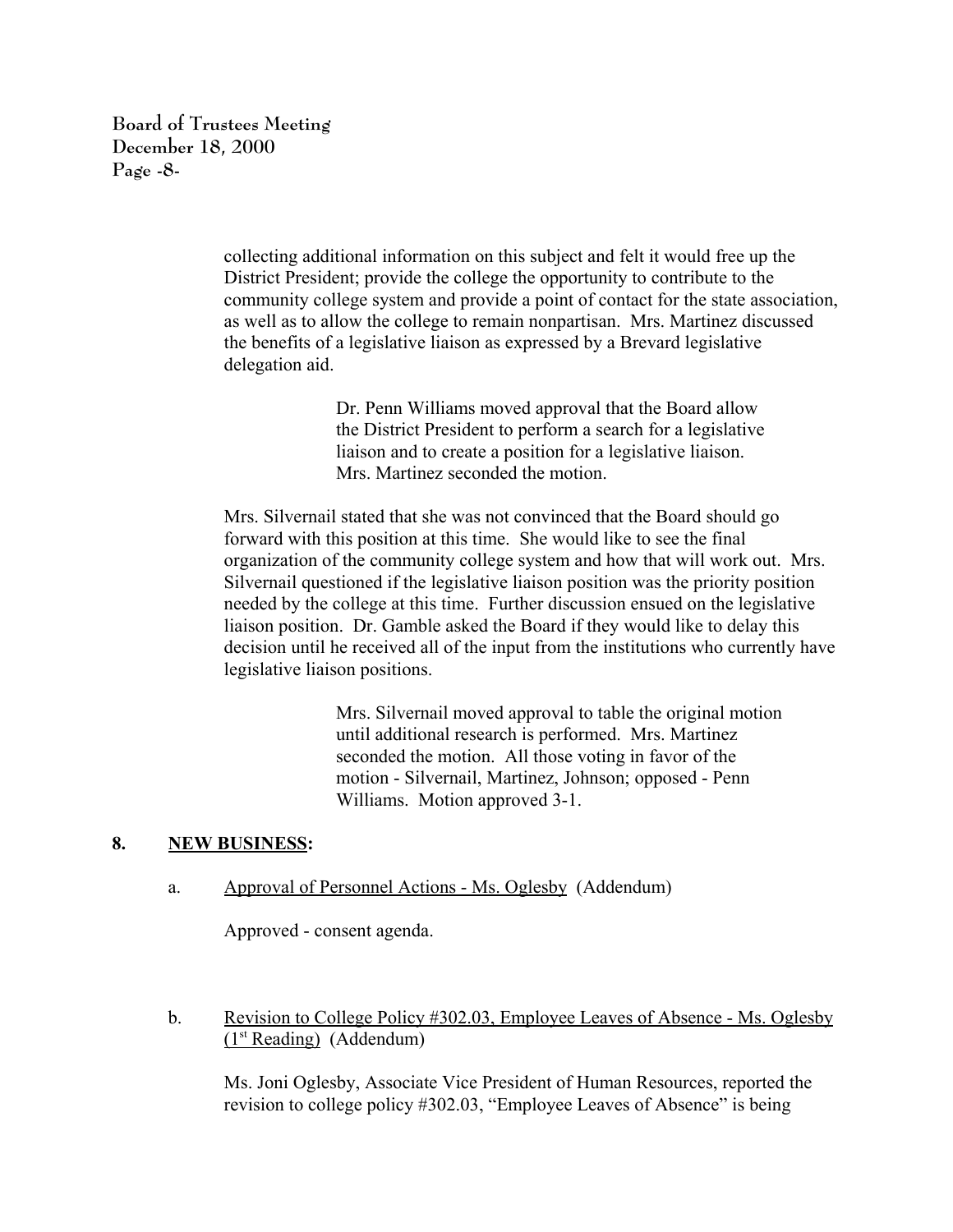**Board of Trustees Meeting December 18, 2000 Page -9-**

> presented to the Board for the first reading. The financial impact will be negligible. The policy revision will provide consistence with the State Board of Community Colleges' guidelines.

Ms. Oglesby reported the policy will be presented for final approval at the January 21, 2001 Board meeting.

c. Approval of Three-Year Calendar - 2001/2002-2003/2004 - Dr. Bilsky (Addendum)

Approved - consent agenda.

# **9. FINANCIAL ACTIONS:**

a. Monthly Budget Status Report - Mr. Cherry (Addendum)

Mrs. Silvernail questioned the restricted funds report for the month ending November 2000. Mr. Cherry reported the report indicates only 27% of the revenue has been earned due to the timing of receipt of some government appropriations and other grants. The expenditures are at 48% as expenses accrue on a monthly basis.

> Mrs. Silvernail moved to accept the November Monthly Summary Report. Dr. Penn Williams seconded the motion. All those voting in favor of the motion - Silvernail, Penn Williams, Martinez, Johnson; opposed - none. Motion unanimously approved.

b. Report on the State Board of Community College's Review of BCC Operational Compliance and Federal Audit Reports - Mr. Little (Addendum)

Mr. Little reported the college recently received a letter from the Florida Community College System Director of Business Services, which indicated the college was rated as satisfactory with respect to the operational compliance audit. A satisfactory rating is the highest rating given by the State Board. Mr. Little recognized Mr. Mark Cherry, Associate Vice President of Collegewide Accounting and his staff, who were responsible for the financial areas audited. Mr. Johnson, Chairman, commended the college for the excellent audit.

# **10. REPORT OF THE DISTRICT PRESIDENT:**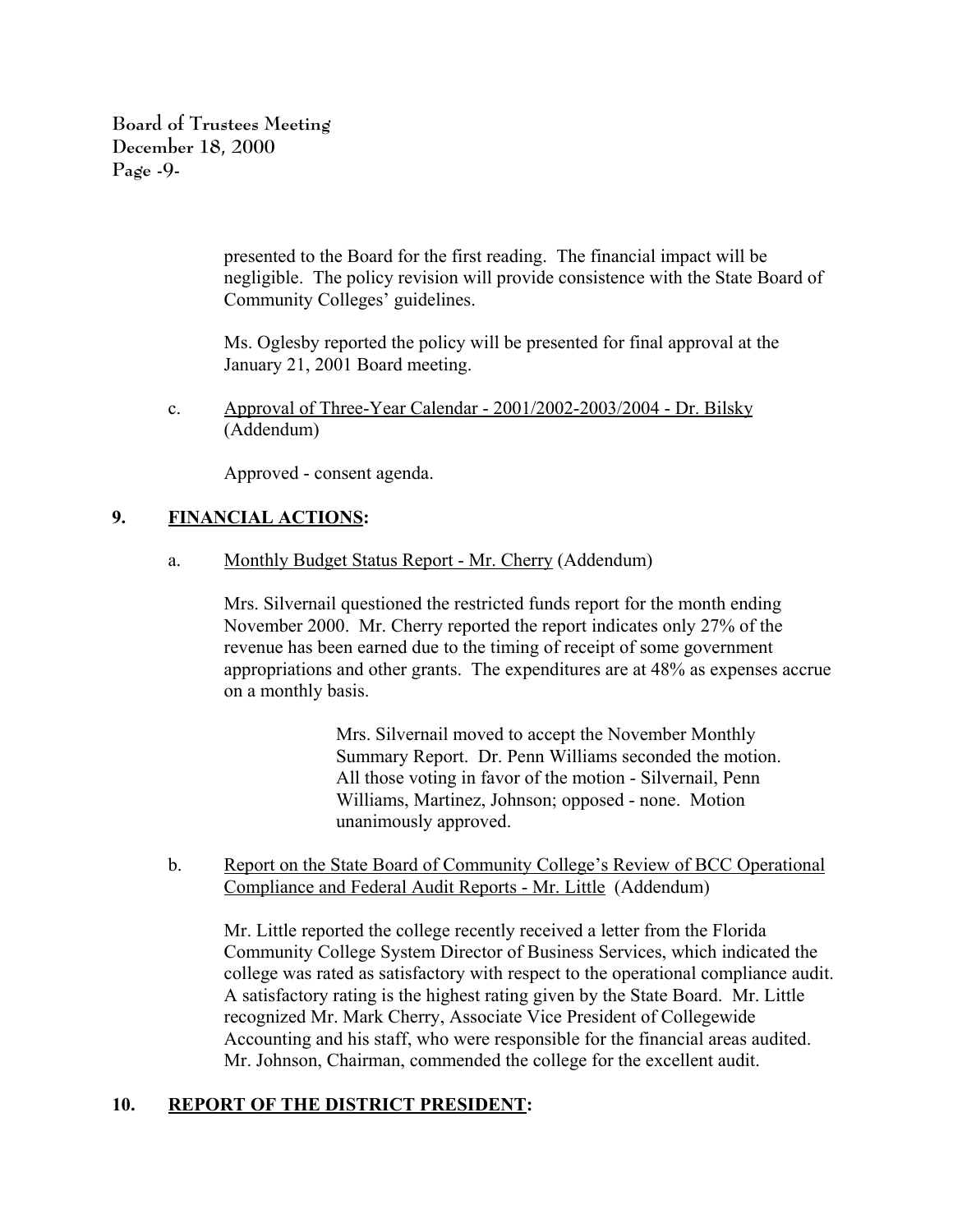**Board of Trustees Meeting December 18, 2000 Page -10-**

### a. Introduction of Mary Nardo, Interim Titusville Campus President

Dr. Gamble introduced Ms. Mary Nardo, Interim Campus President, Titusville Campus.

### b. Declaration of Partnership December 11, 2000 (Addendum)

Dr. Gamble reported a Declaration of Partnership was signed by the presidents of six of the Central Florida community college presidents and the University of Central Florida. These community college presidents met with Dr. Hitt to sign the agreement. This is not a new avenue for BCC, as it is for the other five community colleges. BCC has been in the forefront with a partnership with UCF and the feeling is that BCC serves as a vanguard for the other five institutions. With the increase in enrollment authorized for the University of Central Florida, Dr. Hitt has indicated it is his intention to make it a priority for transfer students coming from the community colleges as opposed to expanding bricks and mortar for lower division students at UCF. The colleges are looking at ways to provide incentives for completion of the associate degree prior to the students entering the upper division.

> Mrs. Martinez moved approval to endorse the Declaration of Partnership. Dr. Penn Williams seconded the motion. All those voting in favor of the motion - Martinez, Penn Williams, Silvernail, Johnson; opposed - none. Motion unanimously approved.

# c. FACC Trustee Fly-In (Addendum)

Dr. Gamble reported the FACC Trustee Fly-In is scheduled for Wednesday, January 24 and Thursday, January 25 in Tallahassee. He encouraged Board participation. On Wednesday, January 24, a dinner will be scheduled with the Brevard County legislative delegation in Tallahassee. Dr. Gamble reported he also invited BCC Foundation Board members to attend the Fly-In. Reservations have been made for the Board at the Holiday Inn Select.

#### d. Workshop Schedule

Dr. Gamble reported the Marketing Workshop originally scheduled for this Board meeting has been rescheduled to January as the survey was not received in